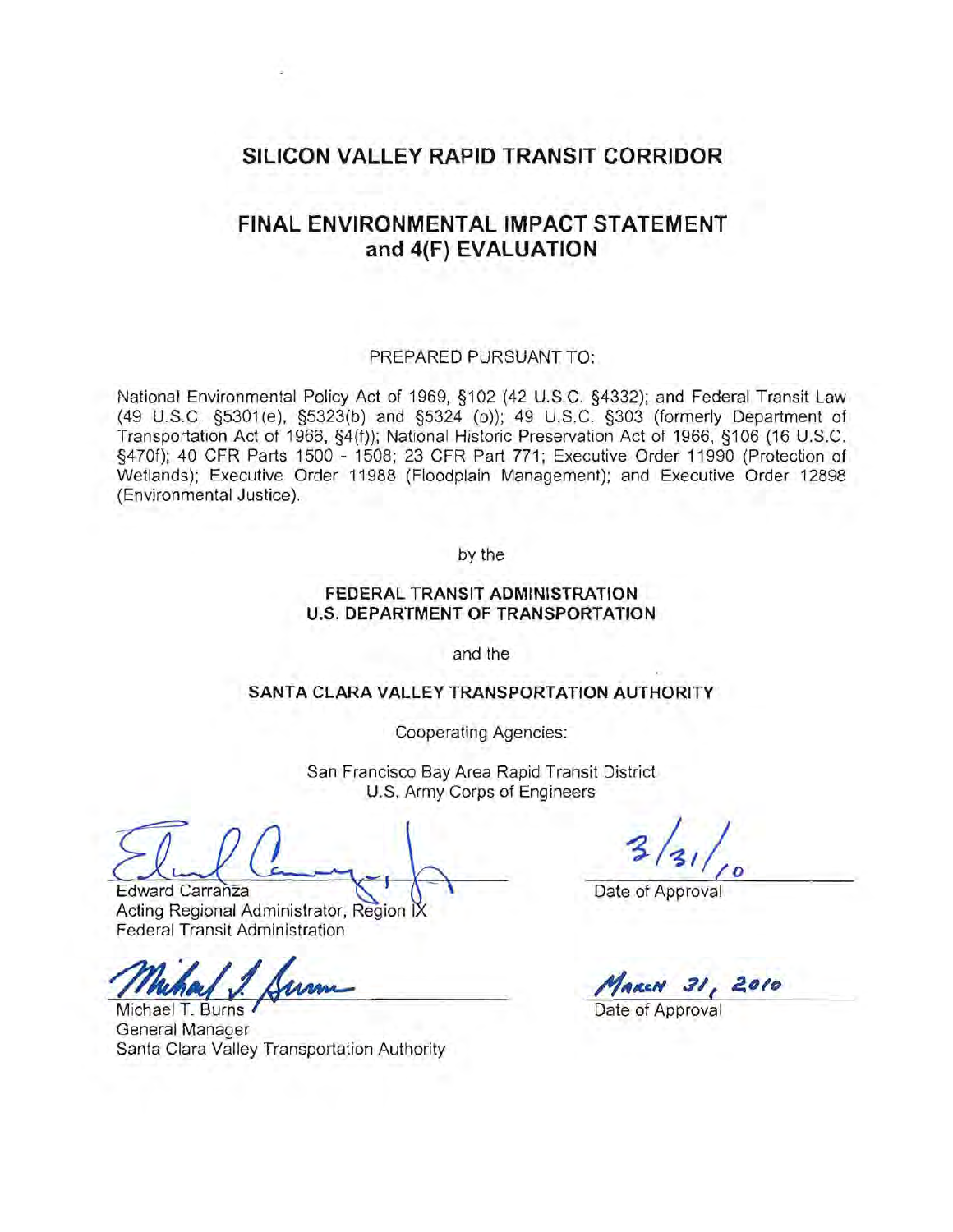### **ABSTRACT**

The Santa Clara Valley Transportation Authority (VTA) proposes to construct an extension of the Bay Area Rapid Transit (BART) rail system from the approved BART Warm Springs Station in the City of Fremont. VTA previously prepared an Environmental Impact Report (EIR) and Supplemental Environmental Impact Report (SElR) for the BART Extension Project to Milpitas, San Jose, and Santa Clara in accordance with the California Environmental Quality Act (CEQA). The VTA Board of Directors certified the Final EIR and approved the project on December 9, 2004. As preliminary engineering progressed, a number of design changes were identified and a supplemental document was prepared to evaluate the environmental impacts. The VTA Board of Directors considered these changes and certified the Final SEIR and approved the revised project on June 7, 2007.

This Environmental Impact Statement (ElS) includes three alternative projects: the No Build Project, the Silicon Valley Rapid Transit Project (SVRTP), which is similar to the project included in the EIR and SEIR, and the Berryessa Extension Project (BEP). The EIS is intended to satisfy the requirements of the National Environmental Policy Act of 1969 and other environmental requirements that apply to federal actions, such as Section 4(f) of the Department of Transportation Act (49 U.S.C. Section 303) and Section 106 of the National Historic Preservation Act. It should be noted that both alternatives are dependent on the completion of the BART Warm Springs Extension Project, which began construction in October 2009 and will be open for revenue service in 2014.

The SVRTP Alternative would consist of a 16.1-mile extension of the BART system. The alignment would begin at the approved BART Warm Springs Station in Fremont (to be implemented by 2014) and proceed on the former Union Pacific Railroad right-of-way through the City of Milpitas to south of Mabury Road in the City of San Jose. The extension would then descend into a 5.1 mile-long subway tunnel, continue through downtown San Jose, and terminate at grade in the City of Santa Clara near the Caltrain Station. Six stations are proposed: Milpitas, Berryessa, Alum Rock, Downtown San Jose, Diridon/Arena, and Santa Clara. A maintenance and vehicle storage yard would be at the terminus of the project in the City of Santa Clara. Passenger service for the SVRTP Alternative would start in 2018, assuming funding is available.

The BEP Alternative, which is the Recommended Project, would consist of a 9.9 mile extension of the BART system. The alignment would begin at the approved BART Warm Springs Station in Fremont and proceed on the former Union Pacific Railroad right-of-way through Milpitas to near Las Plumas Avenue in San Jose. Two stations are proposed: Milpitas and Berryessa. Passenger service for the BEP Alternative would start in 2018, assuming funding is available.

This Final EIS evaluates and discloses the environmental effects of the alternatives. Topics of concern include traffic, air quality, biological resources, cultural resources, noise and vibration, among other topics. Mitigation measures to reduce or avoid adverse effects are identified in the document.

Notice of the Draft EIS was published in the Federal Register on March 13, 2009. The public comment period ended on May 8, 2009. Three public hearings were held during the public comment period at the following locations: City of San Jose, at the San Jose City Hall on Monday, April 6, 2009 at 6:00 pm; City of Milpitas, at the Milpitas Unified School District Board Room on Monday, April 13, 2009 at 6:00 pm; and City of Santa Clara, at the Santa Clara Senior Center Auditorium on Monday, April 20, 2009 at 6:00 pm. A request by City of San Jose Councilmember Chu for an extension of the public comment period until May 15, 2009 was granted to accommodate a Berryessa Community Meeting on May 6, 2009.